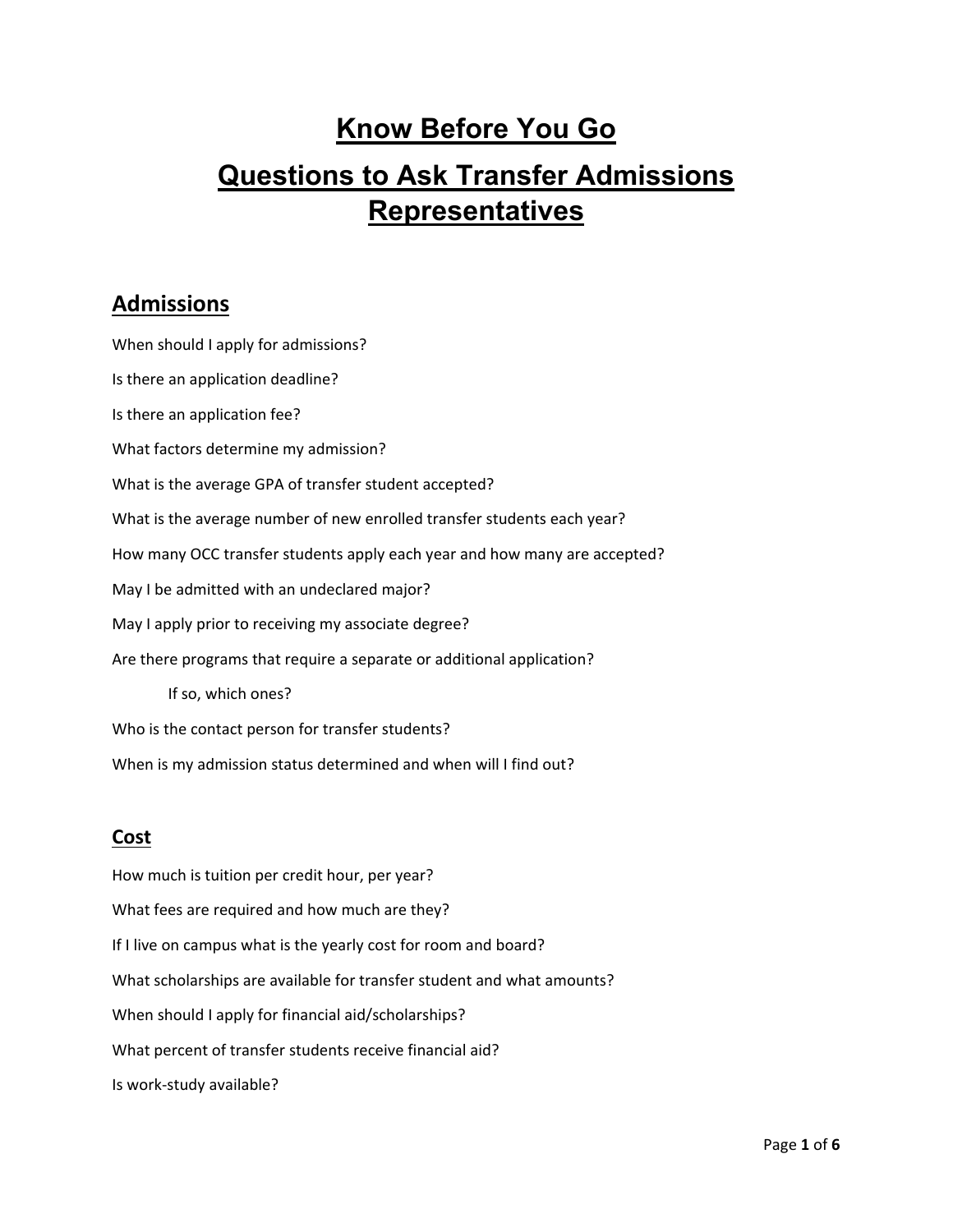How much did the cost of room and board, tuition and fees rise from last year? How much does the typical transfer student owe after graduating?

#### **Success**

What percent of transfer students graduate and what is the average time it takes to do so? Upon graduation, what percent of transfer students pursue a graduate degree? What makes your college/university transfer friendly? What type of transfer students are happiest and successful at your college/university? What do transfer students enjoy most about your college/university? How are transfer students made to feel a part of your college/university community? What are the strengths of the college/university as they relate to transfer student success?

#### **Challenges**

As a transfer student, what challenges may I experience? What are the weakness of the college/university as they relate to transfer student success? What is the number one complaint from transfer students about your college/university?

#### **Demographics**

 What percentage of transfer students are from OCC? Are students cliquish? What are the demographics of students? What percentage of students are transfer? What makes the student body unique? Are students friendly? How racially and ethnically diverse is the campus? Do students of different races, ethnicities and socio‐economic interact easily? Are there many students from other countries? How would you describe the average student?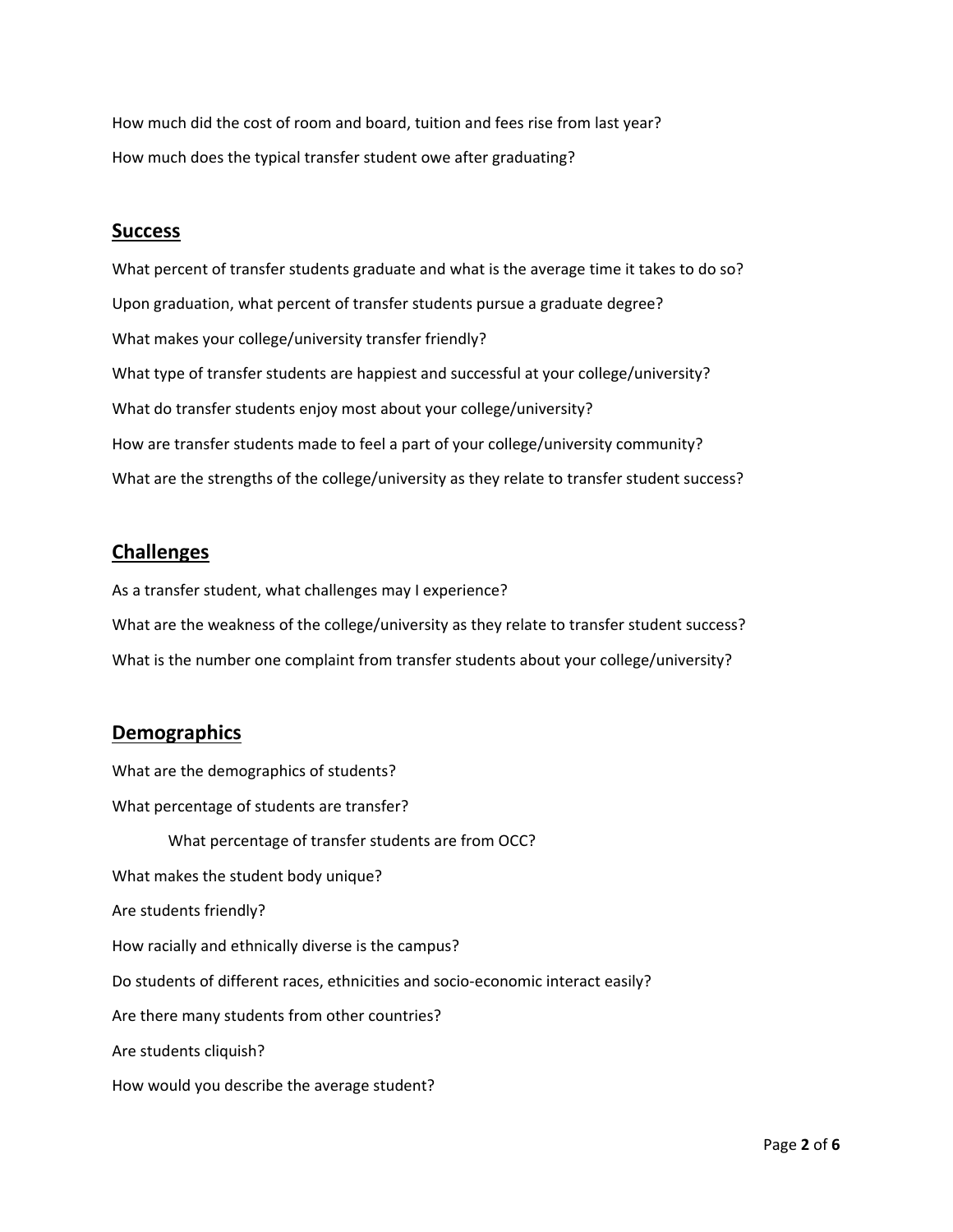## **Transfer Credit**

 majoring in? Does your college/university have a Transfer Credit Agreement with OCC for the program I am planning

Will each of my transfer credits apply to specific program and/or degree requirements?

Where can I find OCC course evaluations and what does it mean if the course(s) is not listed?

What is the maximum amount of specific program and degree requirements transfer credits accepted?

What is the average number of transfer credits that are not applied to anything (additional elective credits beyond any that may be needed)?

Are military credits accepted? If so, how and where do they apply?

Is prior learning credit for training, certification and experience outside of the classroom available?

### **General Education**

If I satisfy the Michigan Transfer Agreement (MTA) requirements at OCC will there be any additional general education requirements?

If so, which ones and can they be satisfied by transfer credit?

Is satisfying the MTA required in order to transfer to your college/university?

#### **Major/Program**

Do I need to attend full time?

Is the program in a cohort format (set courses to take each semester)?

Is the program available in an accelerated format (6 or 8 weeks semesters/terms)?

Is the program available online?

What are the most competitive majors?

What programs are most and least successful for transfer students?

What program(s) have the highest placement rate(s) in the field of study?

What department(s) or programs have the best reputations?

How is your program different from colleges/universities offering the same one?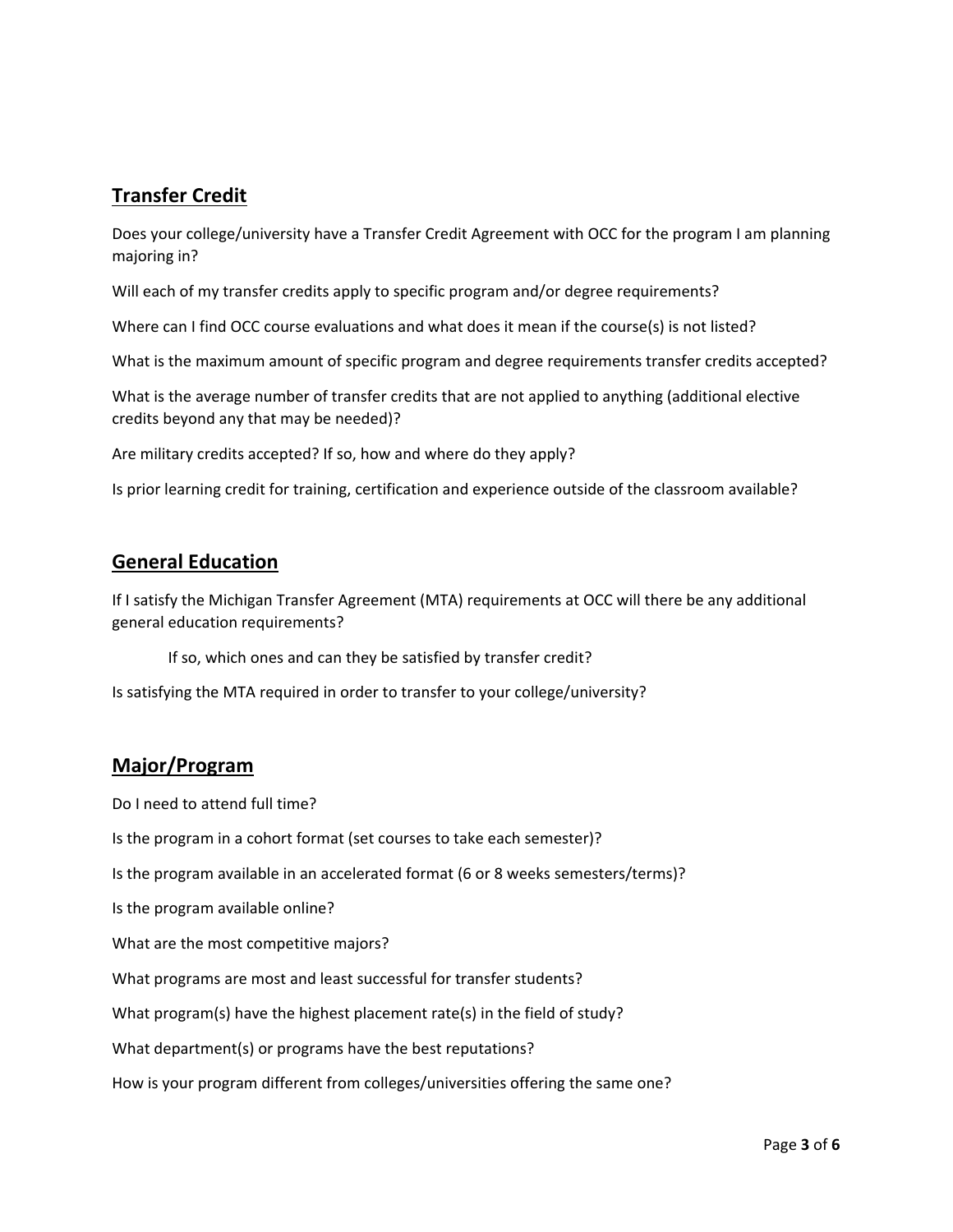time? Can I complete my remaining program and degree requirements within two years if attending full-time? How long will it take to complete my remaining program and degree requirements if I am attending part How many more credits will I need to complete my degree? Is it easy to change majors? Are internship and co-ops available?

Are study abroad opportunities available?

### **Courses/Classes**

 What is the average class size of the program I am interested in? Are courses available mornings, afternoons, evenings, weekends and online? How long is the semester/term? What is the largest and smallest class size? How many students are in the average class? Do transfer students receive priority registration? How are transfer students advised for registration? What is the instructor to student ratio? Are classes more lecture or discussion based? What percentage of junior senior level courses are taught by professors verses teaching assistants? Are finals more exam, project or essay based? Are transfer students able to take most of their first-choice classes?

## **Services/Accessibility**

 What resources and services are available to transfer students? What kind of learning disability resources are available? What support services do students need to pay for? Is a writing center available to assist with research papers and essays? Is it free? What days & times?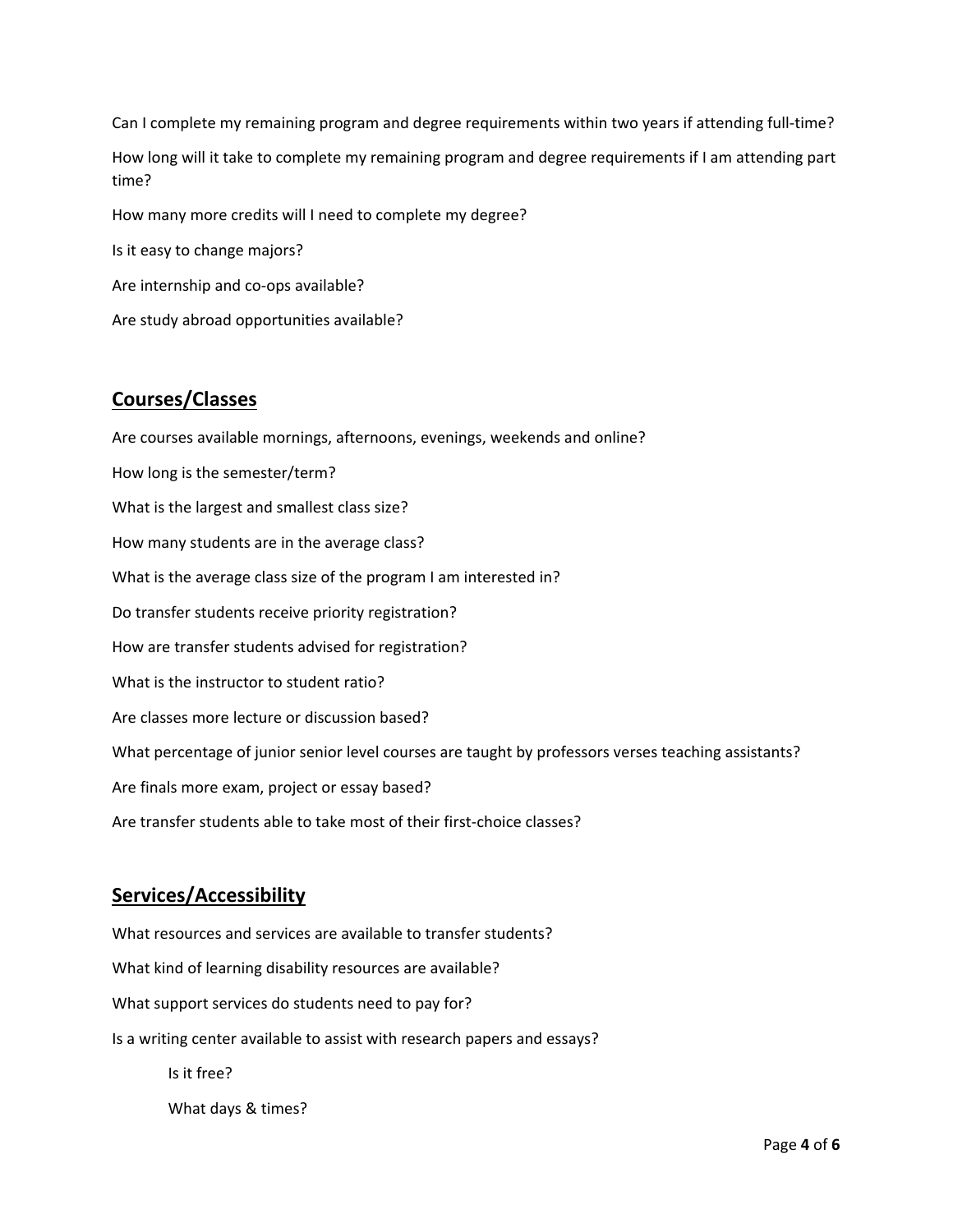How would you describe transfer advising services? How accessible are administrators, registrars, financial aid officers, etc.? Are services available online? Is tutoring available? What subjects? Is it free? What days & times? Are services available online? Are computer labs with a variety of days and hours available? What type of academic and social support are available for transfer students? How accessible are academic advisors? What are their hours, days and methods available (i.e. telephone, web, email, etc.)? What free resources and support services are available? What kind to learning disabilities resources are available? Are transfer peer mentors available? How accessible is public transportation? Is childcare available? Is it free? What days & times? Is there an active alumni network? Are the professors accessible outside of class and do the hold scheduled office hours?

#### **Housing**

 Am I required to live on campus? Is married housing available? What percentage of transfer students live on-campus verses off-campus?

## **Social**